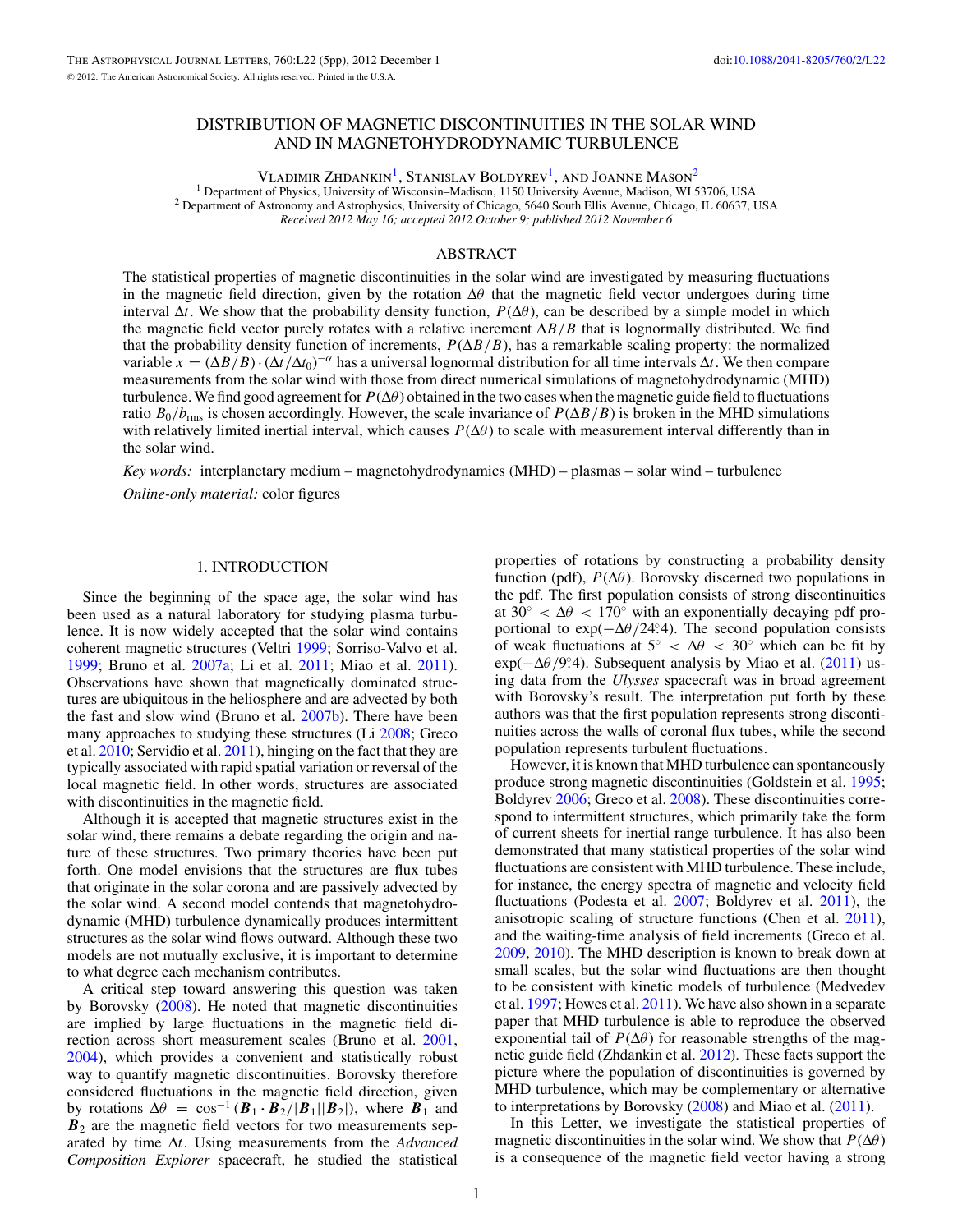<span id="page-1-0"></span>

**Figure 1.** pdf of rotations in the magnetic field direction,  $P(\Delta\theta)$ , for the solar wind with measurement intervals of  $\Delta t \in \{1, 16, 256, 4096\} \cdot 3$  s (measured by the *WIND* spacecraft). While part of the tail ( $\Delta\theta > 60°$ ) may be fit by an exponential function (straight line in the plot), the bulk of the pdf ( $\Delta\theta < 60^\circ$ ) varies drastically with Δ*t*.

(A color version of this figure is available in the online journal.)

tendency to undergo *pure rotations* with lognormally distributed relative increments  $\Delta B/B$ . This picture is attractive because the magnetic field in the solar wind is known to exhibit lognormal statistics to a good approximation (Burlaga [2001\)](#page-4-0). Furthermore, we find that the pdf's of relative increments,  $P(\Delta B/B)$ , for different separations Δ*t* can be rescaled to match, that is, the distribution of  $(\Delta B/B) \cdot (\Delta t / \Delta t_0)^{-\alpha}$  with appropriately chosen  $\Delta t_0$  and  $\alpha$  is a universal lognormal distribution. This strong scaling property implies the so-called monofractality or the absence of intermittency in the fluctuations of Δ*B/B*.

We then directly compare the statistical properties of rotations in the solar wind with numerical simulations of MHD turbulence. We find a good agreement in  $P(\Delta \theta)$  for the two cases for reasonable ratios of simulation guide field to fluctuations. We also find that the scaling of the distribution function of  $\Delta B/B$  is not well preserved in the simulations and that the magnetic field vector does not have a strong tendency to undergo pure rotations. These differences may be the consequence of a much smaller inertial range in numerical simulations than in the solar wind. This causes the pdf's in the two cases to scale differently with measurement interval, and hence separations in the two cases cannot be directly compared.

## 2. ANALYSIS OF SOLAR WIND

First, we consider the properties of magnetic discontinuities in the solar wind. We analyze a time-series of spacecraft magnetic field measurements,  $B(t)$ , taken by the *WIND* spacecraft over the years 2005–2010. Each vector is averaged over a time of  $\Delta t_{\text{min}} = 3$  s, but the results are independent of the averaging scale as long as  $\Delta t > \Delta t_{\text{min}}$ . The analysis does not exclude events such as coronal mass ejections and corotating interaction regions. It also does not differentiate between slow and fast winds, which are known to have different typical properties and physical processes. A similar statistical study applied separately to the regions of fast or slow wind may in principle produce different results.



**Figure 2.** Scatter plot of  $2 \sin(\Delta \theta/2)$  vs.  $\Delta B/B$ , which are equal if the magnetic field vector undergoes a pure rotation between measurements. Also shown, in the inset, is the pdf of the normalized difference  $\chi = |\Delta B/B - \Delta E|$  $2 \sin (\Delta \theta/2)/(\Delta B/B)$ , which is strongly peaked at zero. These plots show that the magnetic field in the solar wind tends to rotate between the measurements rather than change in strength.

(A color version of this figure is available in the online journal.)

To quantify magnetic discontinuities, we consider fluctuations in the magnetic field direction, given by the rotation Δ*θ*. The rotation  $\Delta\theta$  between two magnetic field vectors,  $\mathbf{B}_1$  and  $\mathbf{B}_2$ , separated by time interval Δ*t* is

$$
\Delta \theta = \cos^{-1} (\boldsymbol{b}_1 \cdot \boldsymbol{b}_2), \tag{1}
$$

where  $\mathbf{b} = \mathbf{B}/B$  is a unit vector along the magnetic field. A large rotation implies a magnetic discontinuity, while a small rotation represents weak fluctuations. The statistical properties of rotations then provide a window into understanding the nature of discontinuities and intermittency. Similar measurements of magnetic field rotations have been applied by Perri et al. [\(2009\)](#page-4-0) to study anisotropy.

In Figure 1, the pdf of rotations,  $P(\Delta\theta)$ , is shown for  $\Delta t \in$ {1*,* 16*,* 256*,* 4096} · 3 s. The pdf has a strong dependence on Δ*t*. The tail  $(\Delta \theta > 60^{\circ})$  can be approximately fit by an exponential function, while the bulk of the pdf ( $\Delta\theta < 60^{\circ}$ ) varies drastically. This reveals that the resolution used to measure fluctuations is an important parameter. This is reasonable because the correlation between measurements is increased when Δ*t* is decreased, which in turn increases the likelihood of small Δ*θ*.

We now show that  $P(\Delta \theta)$  can be described by a simple model. We define the relative increment in magnetic field as  $\Delta B/B = |B_2 - B_1|/|B_1|$ . If the magnetic field vector undergoes a pure rotation between the measurements, that is, does not change amplitude, then  $\Delta B/B$  depends only on the rotation angle Δ*θ*, satisfying

$$
\Delta B/B = |\boldsymbol{b}_2 - \boldsymbol{b}_1| = 2\sin(\Delta\theta/2),\tag{2}
$$

where fluctuations must lie within  $0 < \Delta B/B < 2$  to be meaningful. We find that the magnetic field vector in the solar wind indeed strongly satisfies Equation (2), as shown in Figure 2. Therefore, between two closely spaced measurements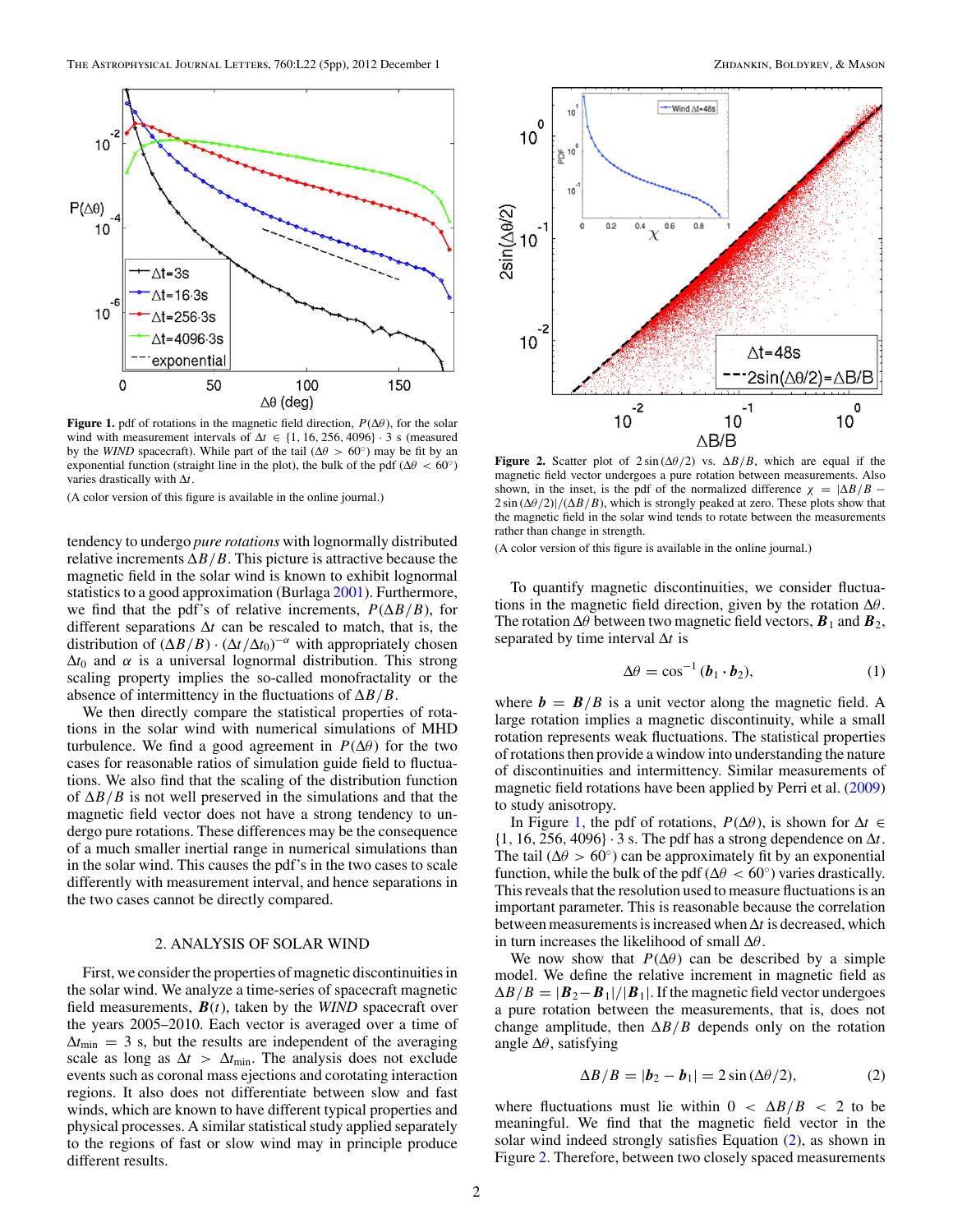<span id="page-2-0"></span>

**Figure 3.** Quantity  $x = (\Delta B/B) \cdot (\Delta t/\Delta t_0)^{-\alpha}$  has the pdf  $F(x)$  that is independent of  $\Delta t$ , where  $\Delta t_0 \approx 6.6 \times 10^3$  s and  $\alpha \approx 0.46$ . The curves shown for  $\Delta t \in \{1, 4, 16, 64, 256, 1024\}$  · 3 s are all in remarkable agreement with the lognormal distribution of  $\mu = 0$  and  $\sigma = 1$ , indicating that  $\Delta B/B$  is scaleinvariant over the given values of  $x$ . For small  $\Delta t$ , the agreement also extends far beyond the values of *x* shown, almost up to the cutoff at  $\Delta B/B = 2$ . (A color version of this figure is available in the online journal.)

 $(\Delta t \lesssim 10^4 \text{ s})$ , the magnetic field tends to mostly rotate instead of change in strength, and the fluctuations in the rotation angle can be studied in terms of the relative increments Δ*B/B*.

We find that  $P(\Delta B/B)$  in the solar wind is well fit by a lognormal distribution for 0 *<* Δ*B/B <* 2. The lognormal distribution is given by

$$
f(x) = \frac{1}{x\sigma\sqrt{2\pi}} \exp\left(-\frac{1}{2\sigma^2} (\log x - \mu)^2\right),\tag{3}
$$

where  $\mu$  and  $\sigma$  are the location parameter and scale parameter, respectively. The fit is not surprising since other measurements of magnetic fields in the solar wind also have approximately lognormal statistics, e.g., Burlaga [\(2001\)](#page-4-0). The lognormal fits to  $P(\Delta B/B)$  can all be chosen with  $\sigma = 1$ , which implies that  $P(\Delta B/B)$  for any  $\Delta t$  can be rescaled into the universal lognormal function according to the formula

$$
P\left(\frac{\Delta B}{B}; \Delta t\right) = \left(\frac{\Delta t}{\Delta t_0}\right)^{-\alpha} F\left(\frac{\Delta B}{B}\left(\frac{\Delta t}{\Delta t_0}\right)^{-\alpha}\right), \qquad (4)
$$

where  $F(x)$  is the universal lognormal pdf,

$$
F(x) = \frac{1}{x\sqrt{2\pi}} \exp\left(-\frac{1}{2}\log^2 x\right),\tag{5}
$$

and the best fit is given by  $\Delta t_0 \approx 6.6 \times 10^3$  s and  $\alpha \approx 0.46$ . This property is illustrated in Figure 3, where the pdf's of the rescaled variable  $x = (\Delta B/B) \cdot (\Delta t / \Delta t_0)^{-\alpha}$  are in remarkable agreement for  $3 < \Delta t < 1024 \cdot 3$  s. We find that the measured curves follow the scale-invariant lognormal form almost until the cutoff that occurs at  $\Delta B/B = 2$ . For different values of  $\Delta t$ , such a cutoff corresponds to different values of *x*. Figure 3 shows the range of *x* for which all the measured curves follow the lognormal form  $F(x)$ .

This scaling property of the pdf implies that the field Δ*B/B* has a scale-invariant and nonintermittent (monofractal) distribution. In addition, it demonstrates that there exists a certain



**Figure 4.** Comparison of the pdf for rotations measured in the solar wind (in blue) and the pdf derived from lognormal  $P(\Delta B/B)$  with the assumption that vectors undergo pure rotations (in red). The separations shown are  $\Delta t \in \{1, 16, 256, 4096\}$  · 3 s.

(A color version of this figure is available in the online journal.)

scale  $\Delta t_0$ , which can probably be identified with the outer scale of turbulence.

We therefore model the rotations Δ*θ* as follows. Assume that  $P(\Delta B/B)$  is lognormal and scales with  $\Delta t$  as described by Equation (4), and also assume that the vector undergoes a pure rotation so Equation [\(2\)](#page-1-0) is applicable. Then  $P(\Delta \theta)$ is obtained. This model gives excellent agreement with the pdf of rotations in the solar wind, as shown in Figure 4 for  $\Delta t \in \{1, 16, 256, 4096\} \cdot 3$  s. It is worth noting that the bulk of  $P(\Delta\theta)$  is also approximately lognormal, in agreement with previous conclusions by Vasquez et al. [\(2007\)](#page-4-0) and Bruno et al. [\(2004\)](#page-4-0). We have, however, shown that modeling  $\Delta B/B$ , rather than Δ*θ*, from a lognormal distribution better fits the data. The weak fluctuations and strong discontinuities characterized by Δ*θ* may then be regarded as a single population described by lognormal fluctuations in the magnetic field and a tendency of the magnetic field vector to rotate.

#### 3. ANALYSIS OF MHD TURBULENCE

We now discuss the statistical properties of rotations in MHD turbulence and compare them to the solar wind case. We use data from direct numerical simulations of three-dimensional incompressible strong MHD turbulence. The MHD equations are

$$
\partial_t \mathbf{v} + (\mathbf{v} \cdot \nabla) \mathbf{v} = -\nabla p + (\nabla \times \mathbf{B}) \times \mathbf{B} + \nu \nabla^2 \mathbf{v} + \mathbf{f}_1, \n\partial_t \mathbf{B} = \nabla \times (\mathbf{v} \times \mathbf{B}) + \eta \nabla^2 \mathbf{B} + \mathbf{f}_2, \n\nabla \cdot \mathbf{v} = 0, \n\nabla \cdot \mathbf{B} = 0,
$$
\n(6)

where  $v(x, t)$  is the plasma velocity,  $B(x, t) = B_0 + b$  is the magnetic field that has both uniform  $(\mathbf{B}_0)$  and fluctuating  $(\mathbf{b})$ components,  $p$  is the pressure, and  $f(x, t)$  is the external forcing. We take the viscosity  $\nu$  and resistivity  $\eta$  to be equal.

The equations are solved on a triply periodic domain using standard pseudospectral methods. The time advancement of the diffusive terms is carried out exactly using the integrating factor method, while the remaining terms are treated using a third-order Runge–Kutta scheme. For a detailed description of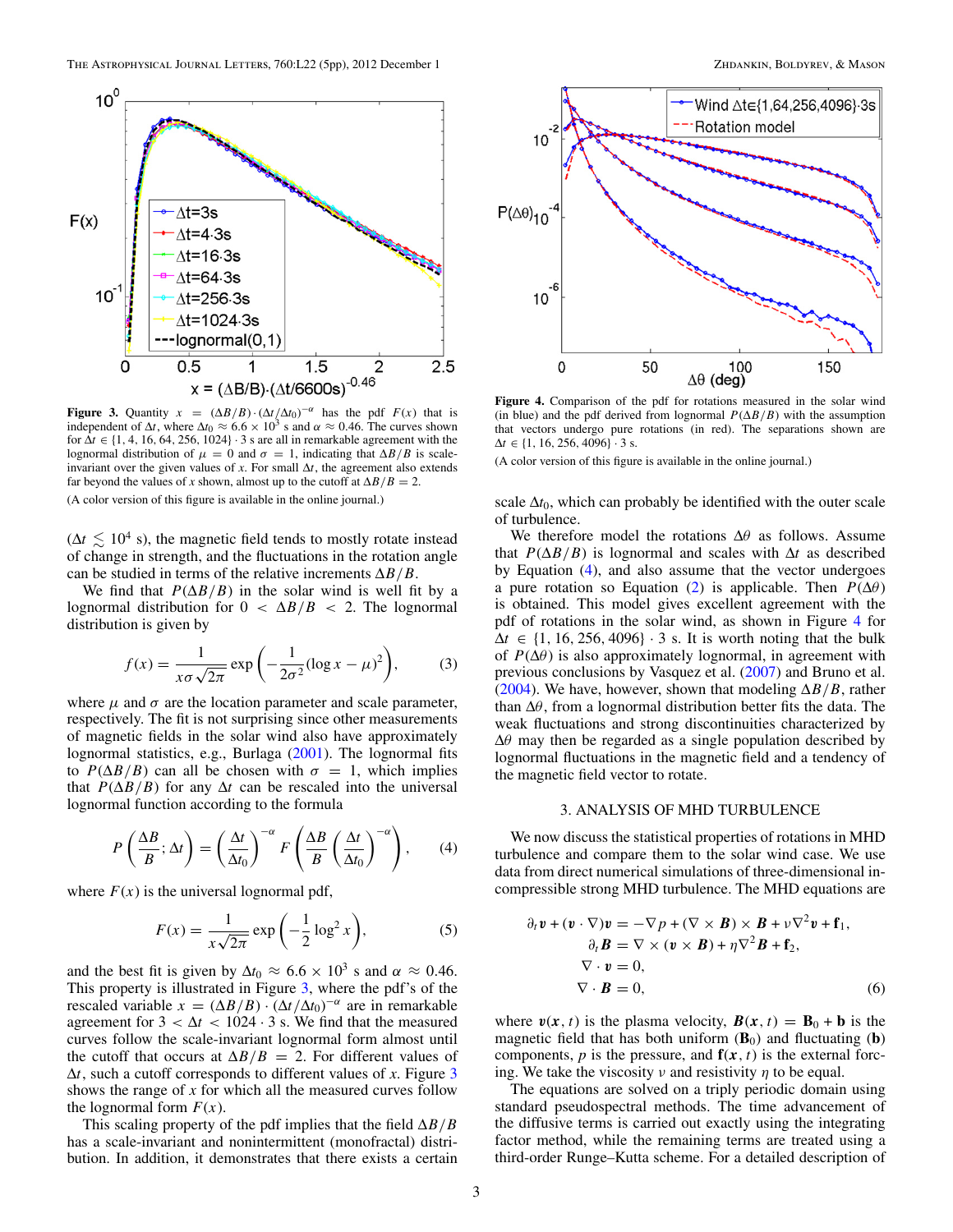the numerical method, see, e.g., Cattaneo et al. [\(2003\)](#page-4-0). The turbulence is driven at the largest scales by applying random forces  $f_1$  and  $f_2$  in Fourier space at wavenumbers  $2\pi/L \leq$  $k_{\perp} \leq 2(2\pi/L)$ ,  $k_{\parallel} = 2\pi/L$ . The correlation between the forces is chosen as to mimic the driving by independent counterpropagating shear-Alfvén modes (see, e.g., Perez & Boldyrev [2010;](#page-4-0) Boldyrev et al. [2011\)](#page-4-0); however, turbulence may also be driven by other choices of large-scale forcing; this does not affect the inertial interval (see Mason et al. [2008\)](#page-4-0). The forces have no component along *z* and are solenoidal in the *xy*-plane. All of the Fourier coefficients outside the above range of wavenumbers are zero and inside that range are Gaussian random numbers that are refreshed on average every  $0.1L/(2\pi v_{\rm rms})$  time units (that is, force is updated approximately 10 times per large-scale turnover time) with amplitudes chosen so that  $v_{\rm rms} \sim 1$ . We conducted a number of MHD simulations with different ratios of  $B_0/b_{\rm rms}$ . The analysis is performed on several statistically independent snapshots corresponding to a steady state, with a resolution of 1024<sup>3</sup> and Reynolds number Re  $\approx$  3000.

For a fixed time snapshot, we measure the rotation of the magnetic field between points separated by spatial distance  $\Delta x$ . Therefore  $B_1$  and  $B_2$  in Equation [\(1\)](#page-1-0) are taken from a magnetic field profile  $\mathbf{B}(x, y, z)$ . We consider separations taken in the plane perpendicular to the guide field, although the results are similar for separations along the guide field. Using spatial separations in MHD instead of time separations is a significant difference from the solar wind analysis. However, we expect temporal measurements in the solar wind to be equivalent to spatial ones because of the Taylor hypothesis,  $\Delta t \approx \Delta x / V_{SW}$ , where  $V_{SW}$  is the (approximately constant) solar wind velocity. Therefore, we should observe  $\Delta t \propto \Delta x$  if the solar wind observations are consistent with MHD turbulence.

We find that  $P(\Delta\theta)$  has a strong dependence on the ratio of magnetic guide field to root-mean-square (rms) fluctuations,  $B_0/b_{\rm rms}$ . Specifically, the characteristic angle for the exponential tail decreases with increasing  $B_0/b_{\rm rms}$ , i.e., the slope on the loglinear axis becomes steeper (Zhdankin et al. [2012\)](#page-4-0). We find that choosing  $B_0/b_{\rm rms} \approx 0.32$  gives a good agreement with the solar wind measurements considered here, which is reasonable since  $B_0 \sim b_{\rm rms}$  in the solar wind. Therefore, we use MHD data with  $B_0/b_{\rm rms} \approx 0.32$  in the remaining analysis. We also find that  $P(\Delta\theta)$  does not change significantly in simulations of lower Reynolds number (Re  $\approx$  2200) and lower resolution  $(512<sup>3</sup>)$ , indicating that even higher Reynolds numbers may need to be achieved for better agreement with the observational data.

A direct comparison of *P*(Δ*θ*) for MHD turbulence and for the solar wind is shown in Figure 5 for several measurement intervals. To get the best agreement between the two cases, we have chosen intervals of  $\Delta x/L \in \{4, 16, 64\}/1024$  for MHD and  $\Delta t \in \{5, 64, 830\} \cdot 9$  s for the solar wind. This requires approximately that  $\Delta t \propto \Delta x^{1.85}$  in order to get the solar wind pdf's to match the MHD pdf's, which seemingly violates the Taylor hypothesis. We also find that the scale invariance of  $P(\Delta B/B)$  as described by Equation [\(4\)](#page-2-0) is broken in our MHD simulations: although  $P(\Delta B/B)$  is well fit by a lognormal distribution for all  $\Delta t$ , the fits require different values of  $\sigma$  and therefore cannot be rescaled into one another. We also find that the magnetic fluctuations in the simulations are not dominated by rotations.

These differences are likely caused by a much shorter inertial range (less than one decade) that spoils the scale invariance of  $P(\Delta B/B)$  as described by Equation [\(4\)](#page-2-0), which in turn modifies the scaling of  $P(\Delta\theta)$ . One, in principle, should not



**Figure 5.** Comparison of the pdf's of Δ*θ* for MHD turbulence (in red) with  $\Delta x/L \in \{4, 16, 64\}/1024$  and for the solar wind (in blue) with  $\Delta t \in$  ${5, 64, 830} \cdot 9$  s, consistent with the relation  $\Delta t \sim (\Delta x)^{1.85}$ . There is generally good agreement in the pdf's for both cases.

(A color version of this figure is available in the online journal.)

expect to see such a strong scaling property of  $\Delta B/B$  in a rather modest simulation. A related difference is that the MHD measurements are near the dissipation range ( $\Delta x \lesssim 16$ ), while the solar wind measurements are well within the inertial range. Therefore the simulations must have a larger separation of scales to more accurately capture the physics that describes the scaling. Nevertheless, we see that for any fixed separation, MHD is able to produce similar pdf's as in the solar wind, which shows that discontinuities in the solar wind are accurately reproduced by simulations.

## 4. CONCLUSIONS

We found that the pdf of rotations in the magnetic field of the solar wind has a shape that is in good qualitative agreement with strong MHD turbulence (Figure 5). The numerical simulations are consistent with the observations if the magnetic guide field to rms fluctuations ratio is  $B_0/b_{\rm rms} \approx 0.32$ , which is reasonable for the solar wind. The approximately exponential tail of  $P(\Delta \theta)$  is consistent with solar wind analysis done by Borovsky [\(2008\)](#page-4-0) and Miao et al. [\(2011\)](#page-4-0), but our interpretation of the result is different. Our results suggest that the pdf is closely associated with lognormal fluctuations of the magnetic field. Since such fluctuations are present in MHD simulations, this suggests that MHD turbulence can, to a large extent, describe the magnetic discontinuities observed in the solar wind. This supports a picture in which the discontinuities are associated with intermittent structures that arise from the MHD energy cascade (Sorriso-Valvo et al. [2007;](#page-4-0) MacBride et al. [2008\)](#page-4-0). This can be alternative or complementary to the coronal flux tube model of discontinuities.

What remains to be better understood is the difference in scaling of  $\Delta x$  and  $\Delta t$  required to obtain agreement between the pdf's for the two cases. This result is surprising, and we cannot provide an exhaustive explanation with our current level of understanding and numerical simulations. Our results may suggest that the different scaling in MHD simulations arises due to a very limited inertial range relative to the solar wind. The fact that  $P(\Delta\theta)$  are in such good agreement despite these differences suggests that there could be an underlying universal description for them.